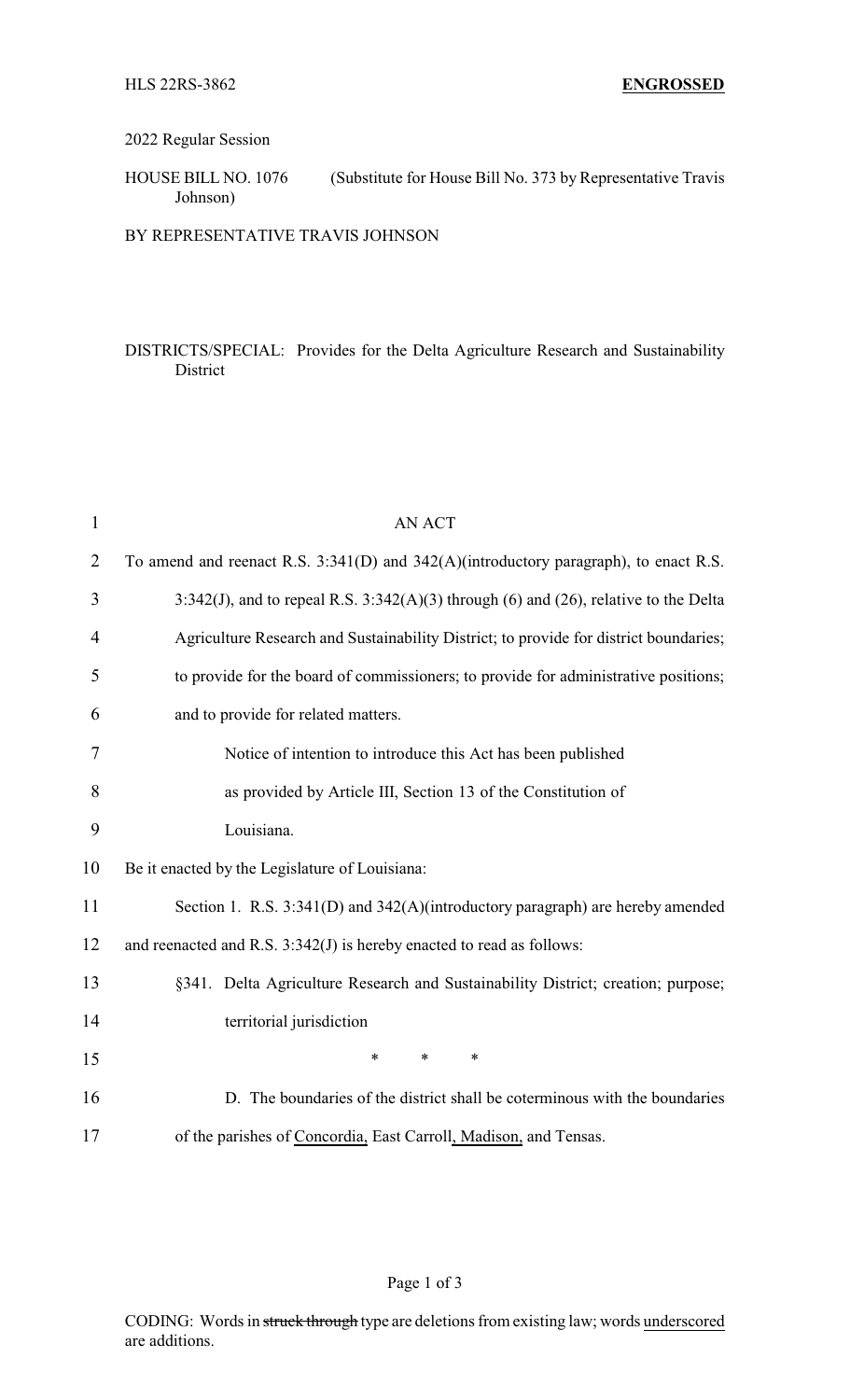| $\mathbf{1}$   | §342. Board of commissioners; members; officers                                            |  |  |
|----------------|--------------------------------------------------------------------------------------------|--|--|
| $\overline{2}$ | A. The district shall be governed by a board of commissioners, referred to                 |  |  |
| 3              | in this Part as the "board", consisting of twenty-six the following members as             |  |  |
| 4              | follows:                                                                                   |  |  |
| 5              | $\ast$<br>$\ast$<br>*                                                                      |  |  |
| 6              | The board may hire a chief executive officer to help lead the overall                      |  |  |
| 7              | mission of the district including establishing research and funding goals and serving      |  |  |
| 8              | as the board's representative in dealing with current and prospective partners of the      |  |  |
| 9              | district. If the board hires a chief executive officer, then the board shall establish the |  |  |
| 10             | duties, responsibilities, salary, and benefits of the position.                            |  |  |
| 11             | Section 2. R.S. $3:342(A)(3)$ through (6) and (26) are hereby repealed in their            |  |  |
| 12             | entirety.                                                                                  |  |  |
| 13             | Section 3. The Louisiana Law Institute is directed to renumber the board of                |  |  |
| 14             | commissioner members listed in R.S. 3:342(A), as amended by the provisions of this Act.    |  |  |

## DIGEST

The digest printed below was prepared by House Legislative Services. It constitutes no part of the legislative instrument. The keyword, one-liner, abstract, and digest do not constitute part of the law or proof or indicia of legislative intent. [R.S. 1:13(B) and 24:177(E)]

| HB 1076 Engrossed | 2022 Regular Session |                |
|-------------------|----------------------|----------------|
|                   |                      | Travis Johnson |
|                   |                      |                |

**Abstract:** Expands the boundaries of the Delta Agriculture Research and Sustainability District, reduces the size of the board of commissioners, and authorizes the board of commissioners to hire a chief executive officer.

Present law creates the Delta Agriculture Research and Sustainability District (district) within the parishes of East Carroll and Tensas.

Proposed law expands the district to include the parishes of Concordia and Madison.

Present law creates the board of commissioners (board) consisting of 26 members from various entities within the district and from outside.

Proposed law reduces the size of the board by five seats by eliminating the following positions:

- (1) The president of the local governing authority for the parish of East Carroll or his designee.
- (2) The president of the local governing authority for the parish of Concordia or his designee.